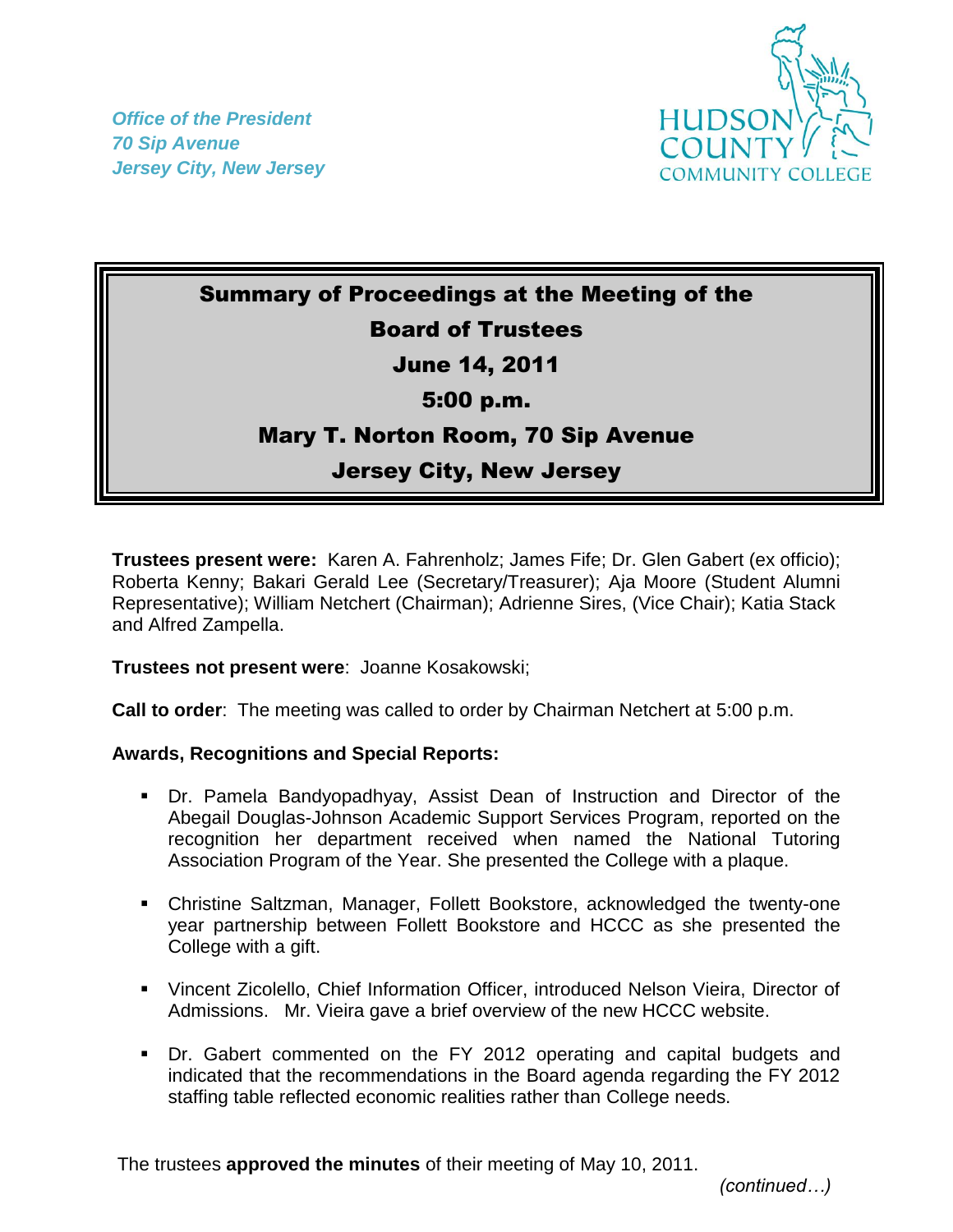The following actions were taken concerning **fiscal, administrative, lease and capital recommendations** brought forward by the Administration:

- The renewal agreement with the Kearny Board of Education for classroom usage at Kearny High School for evening classes for Academic Year 2012 was accepted.
- The renewal agreement with the Bayonne Board of Education for classroom usage at Bayonne High School for evening classes for Academic Year 2012 was accepted.
- The renewal agreement with the Hoboken Board of Education for classroom usage at Hoboken High School for evening classes for Academic Year 2012 was accepted.
- The annual contract with NJEDge.net of Newark, New Jersey to provide internet services to the College was approved for FY 12 at a cost of \$105,750.00.
- The purchase of the College's campus-wide software licenses for one (1) year was approved and awarded to Dell/ASAP of Buffalo Grove, Illinois, N.J. in the amount of \$48,294.39
- The purchase of seven (7) Smart Board Projector Systems was approved and awarded to Keyboard Consultants, Inc. of Fairfield, New Jersey in the amount of \$28,332.00,
- The renewal of the annual software license and library services agreement with SIRSI, of Provo, Utah was approved in the amount of \$25,623.54.
- The purchase of 25 Epson Bright Link Projector Systems was approved and awarded to Office Business Systems Inc. of Lincoln Park, New Jersey in the amount of \$60,250.00,
- The award of media services for cable television advertisements for FY12 was awarded to News 12 of New Jersey, Edison, New Jersey in the amount of \$20,458.00.
- The award of media services for cable television advertisements for FY12 was awarded to Cablevision of Hoboken, New Jersey in the amount of \$50,570.00.
- The award to provide public relations support services for one (1) year was approved and awarded to Jones & Associates Communications, Inc. of Jersey City, New Jersey in the amount of \$78,000.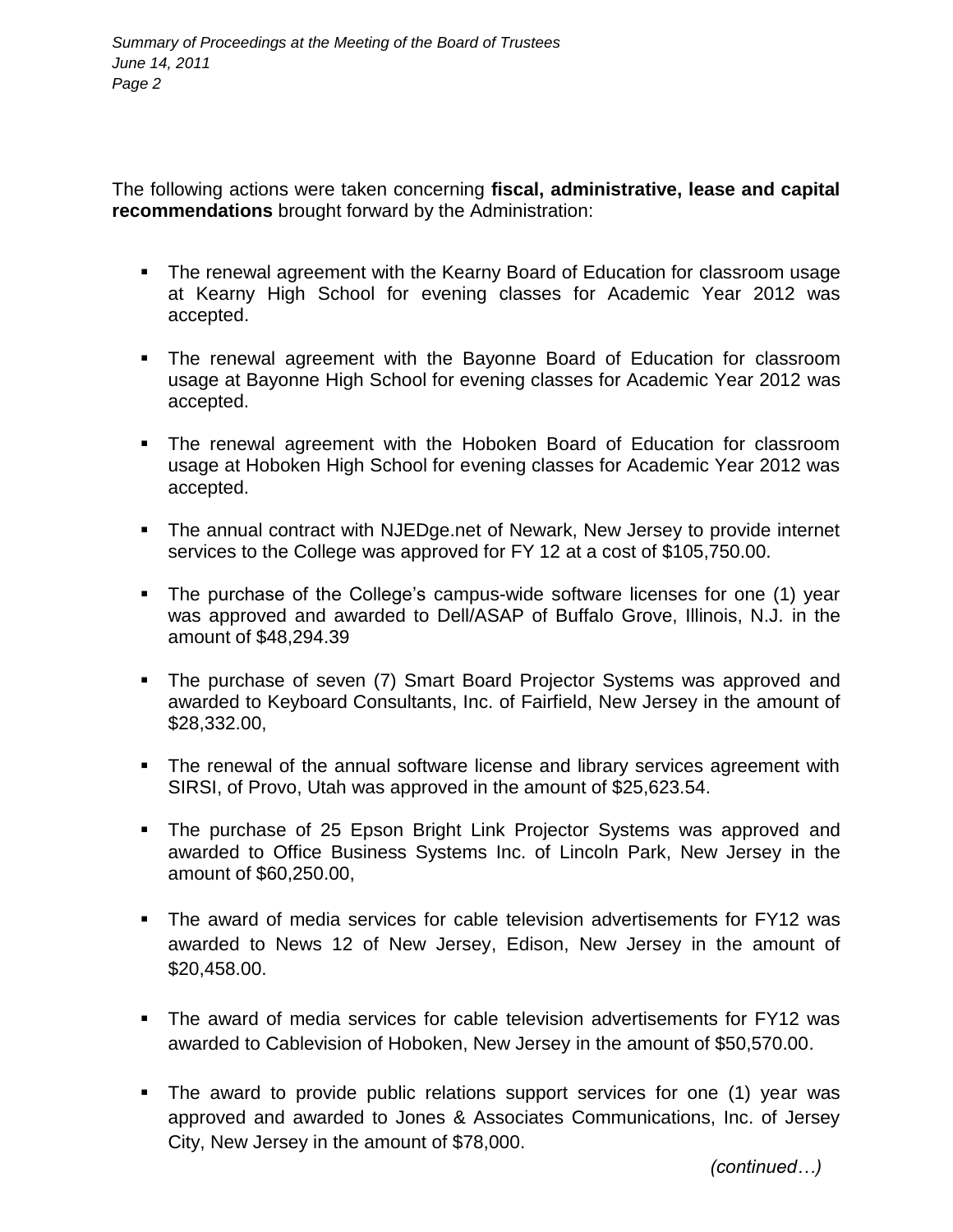- The award to provide consultation to assist the College with special projects for one (1) year was approved and awarded to WAM Consulting of Jersey City, New Jersey in the amount \$36,000.
- The authorization for the College to renew the agreement with the County of Hudson, the Hudson County Improvement Authority and the Hudson County Schools of Technology to share consulting/lobbyist services of Winning Strategies of Washington, D.C. for federal governmental public relations was approved in the amount of \$96,000.00 to be shared equally at 25% or \$24,000.00 annually.
- The award to provide external professional services for public relations support to design and assist with special projects for one (1) year was approved and awarded to Fitz Media of Hoboken, New Jersey in the amount of \$30,000
- The purchase of equipment for the Academic Foundations Mathematics Program from GovConnection of Standish Place, Maryland, in the amount of \$27,295.23, was approved through Title V funds.
- The purchase of two (2) Facilities Department vehicles was approved and awarded to Jersey City Ford Lincoln Mercury, Jersey City, New Jersey at a total cost of \$63,500.00.

The following actions were taken concerning **personnel recommendations** brought forward by the Administration:

- **The retirement of an Academic Lab Manager was accepted.**
- The resignation of an instructor, Psychology was accepted
- **The appointment of an Enrollment Record Assistant was approved.**
- A temporary Consultant Assignment to review and develop curriculum for the program of Health Information Technologies was approved.
- Persons were approved for inclusion on the list of those authorized for part-time employment.
- **Title changes for incumbent employees were approved effective July 1, 2011.**
- **The FY 2012 Staffing Table Effective July 1, 2011 was approved.**